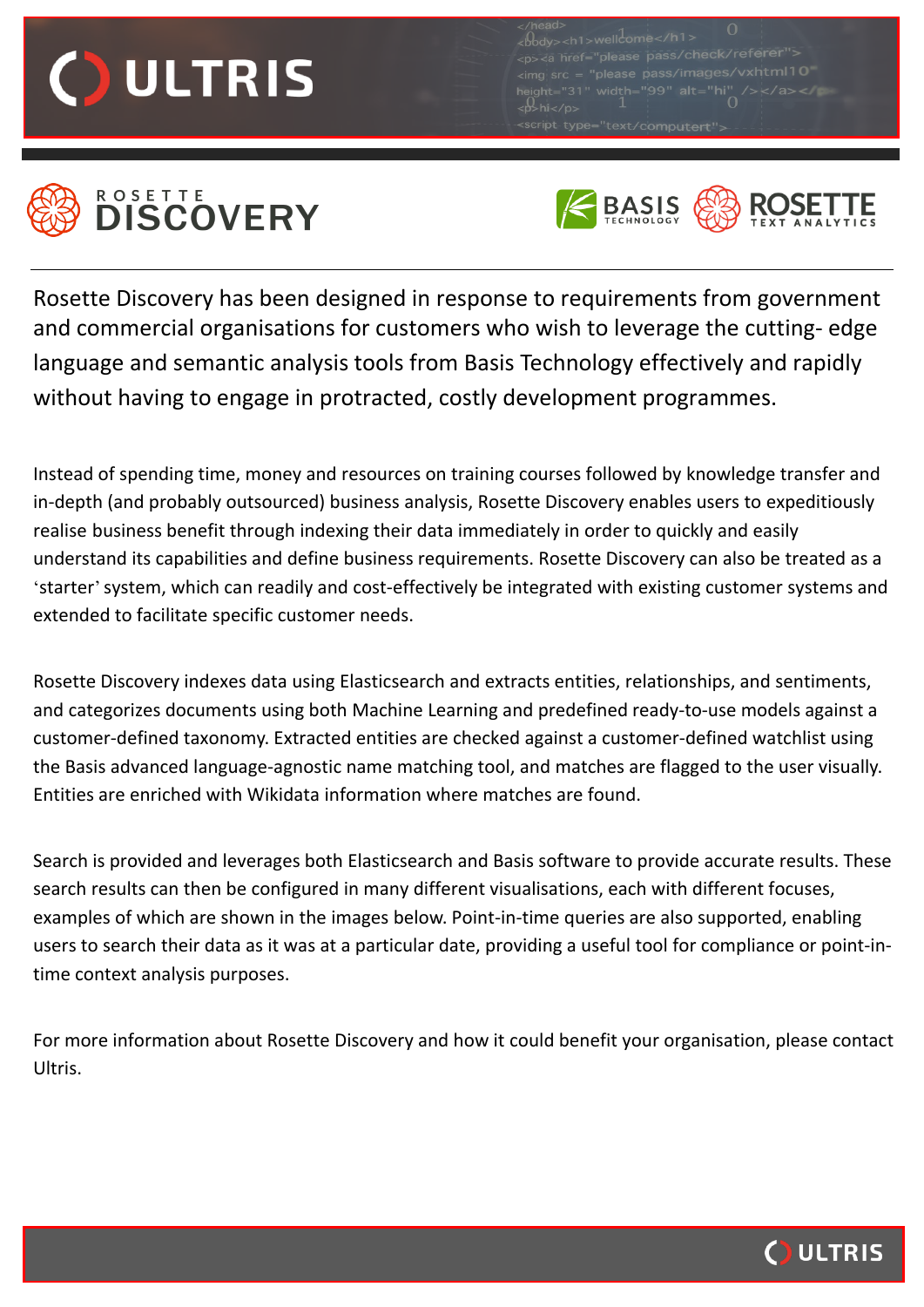

please pass/images/<br>width="99" alt="hi"<br>1

| <b>DISCOVERY</b>             |                                                                                                                                                                                                                                                                     | Home | Index                | Search          | <b>Taxonomy</b> | <b>Projects</b>      | Admin                         |
|------------------------------|---------------------------------------------------------------------------------------------------------------------------------------------------------------------------------------------------------------------------------------------------------------------|------|----------------------|-----------------|-----------------|----------------------|-------------------------------|
| Q Search                     |                                                                                                                                                                                                                                                                     |      |                      |                 |                 |                      |                               |
| <b>Type Keywords Here</b>    |                                                                                                                                                                                                                                                                     |      |                      |                 | Options >       | <b>Search</b>        | 日<br>E                        |
| <b>Document list</b>         | <b>Entity Types</b><br><b>Entities</b><br><b>Categories</b><br>Graph                                                                                                                                                                                                |      | <b>Relationships</b> | <b>Timeline</b> |                 |                      |                               |
| $\triangle$ Person (214)     | Showing 11 to 15<br>5<br>$\overline{2}$<br>4<br>1<br>3<br>of 64 documents                                                                                                                                                                                           | 11   | 12                   | 13              |                 |                      | Sort by Score<br>Descending v |
| th Temporal: Date (78)       | h document3.txt                                                                                                                                                                                                                                                     |      |                      |                 |                 |                      | <b>A</b> Donald Trump         |
| <b>Q</b> Location (67)       | Gabriel COLL PRADO is married to Dan Pearce.                                                                                                                                                                                                                        |      |                      |                 |                 |                      |                               |
| <b>D</b> Organization (57)   | Gabriel COLL PRADO (1) <b>&amp;</b> Dan Pearce (1)<br>% Gabriel COLL PRADO [Person Spouse] Dan Pearce                                                                                                                                                               |      |                      |                 |                 |                      |                               |
| <b>O</b> Temporal: Time (54) |                                                                                                                                                                                                                                                                     |      |                      |                 |                 | 25/06/2017, 10:35:44 |                               |
| @ Identifier: Email (30)     |                                                                                                                                                                                                                                                                     |      |                      |                 |                 |                      |                               |
| <b>Product</b> $(24)$        | hillary-clinton-emails-august-31-release_djvu.txt0017 - Copy (2).Txt                                                                                                                                                                                                |      |                      |                 |                 |                      | <b>A</b> Uncategorized        |
| $\approx$ Nationality (18)   | From: H < HDR22@clintonemail.com> To: Sullivan, Jacob J Sent: Sat Dec 05 12:15:02 2009 Subject: Eikenberry prep How's it going? Call<br>me at home if you want. Thx. UNCLASSIFIED U.S. Department of State Case No. F-2014-20439 Doc No. C05765923 Date: 08/31/2015 |      |                      |                 |                 |                      |                               |

## *Search results list showing categories, entities, relationships and watchlist matches*



*Visualisation of entity occurrence in a search result set with watchlist matches in red*

**ULTRIS** 

 $\bigcap$